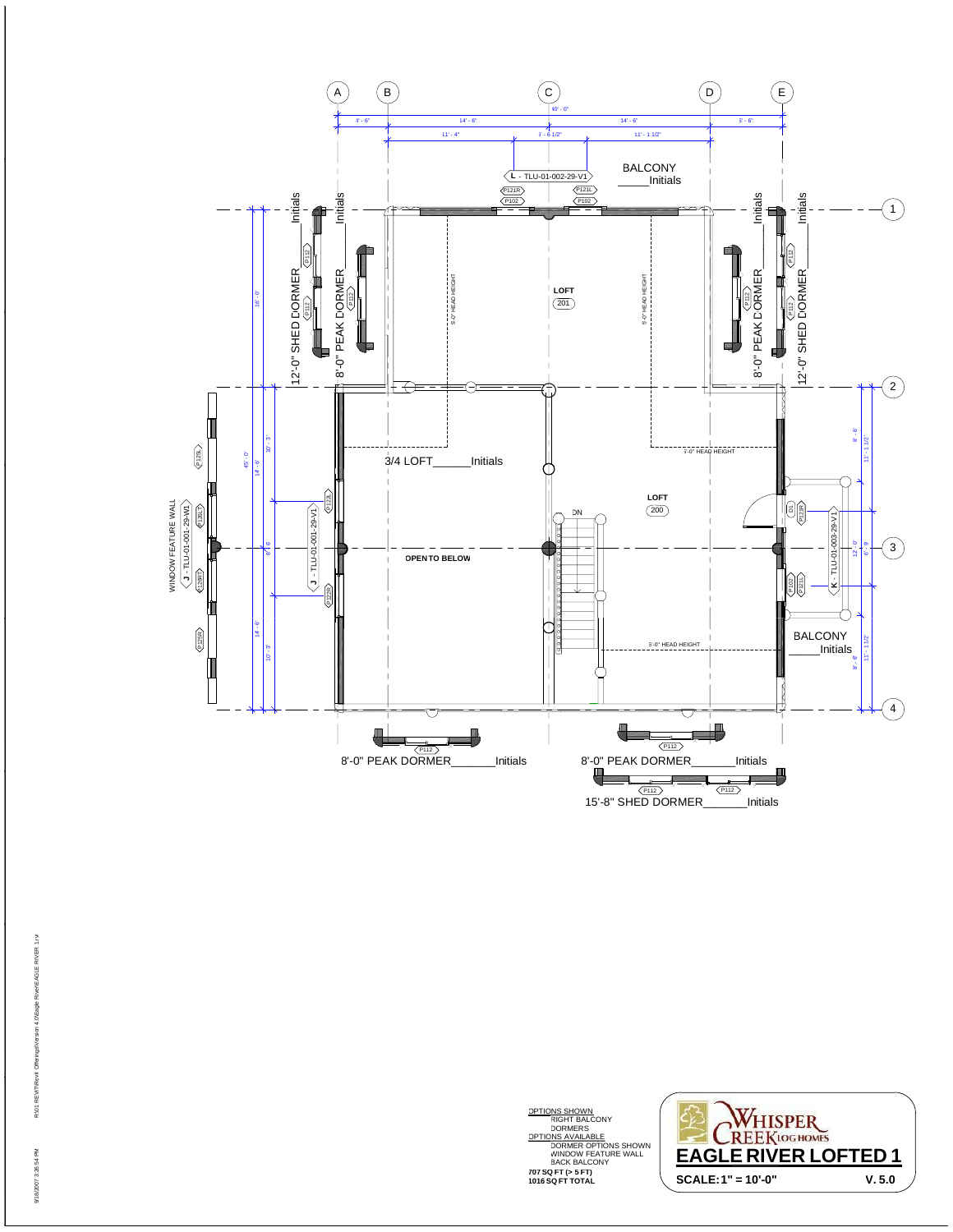

**742 SQ FT (> 5 FT) 1016 SQ FT TOTAL** OPTIONS SHOWN<br>RIGHT BALCONY<br>DORMERS<br>OPTIONS AVAILABLE<br>DORMER OPTIONS SHOWN<br>WINDOW FEATURE WALL<br>BACK BALCONY

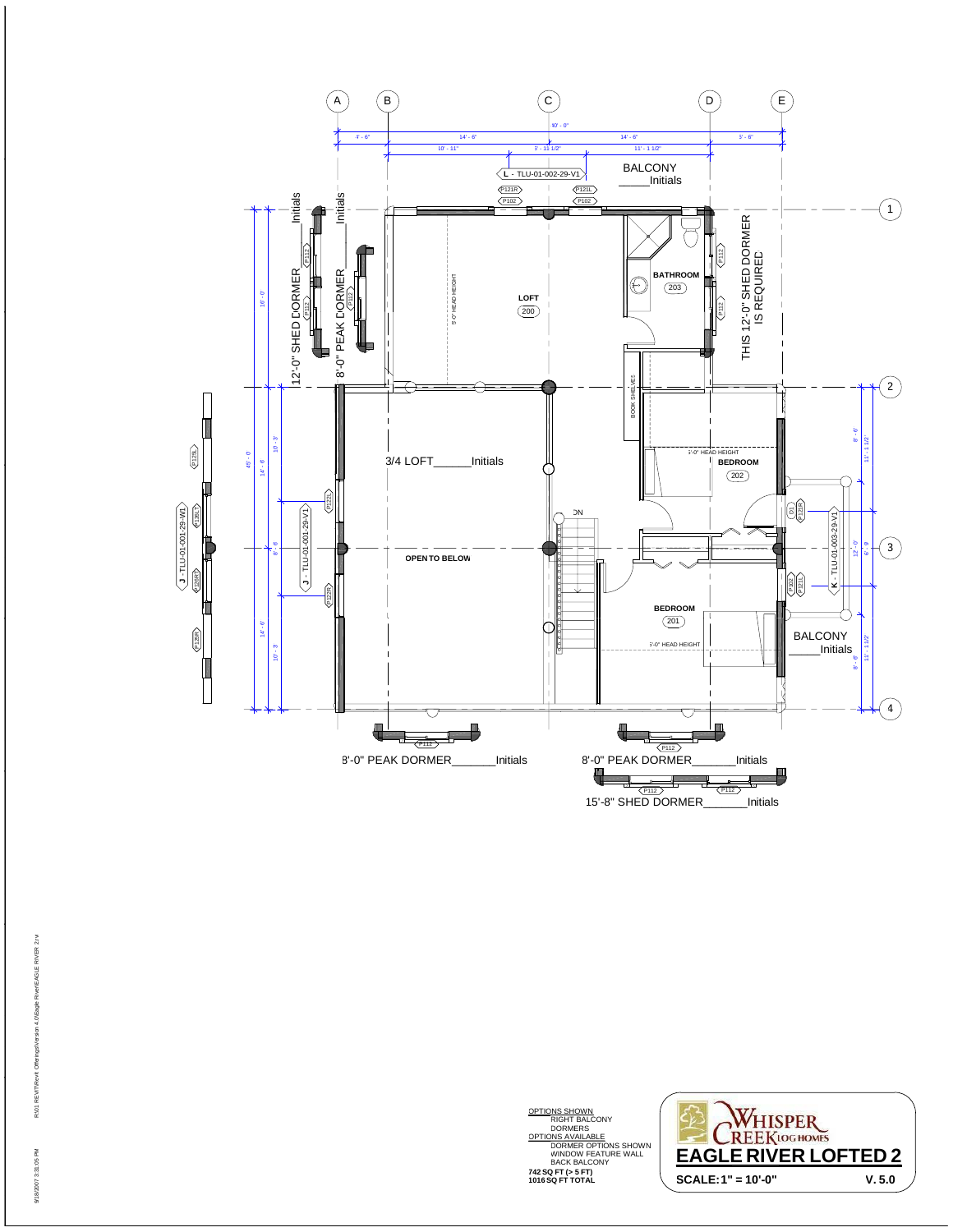

**800 SQ FT (> 5 FT) 1016 SQ FT TOTAL** OPTIONS SHOWN<br>RIGHT BALCONY<br>DORMERS<br>OPTIONS AVAILABLE<br>DORMER OPTIONS SHOWN<br>WINDOW FEATURE WALL<br>BACK BALCONY

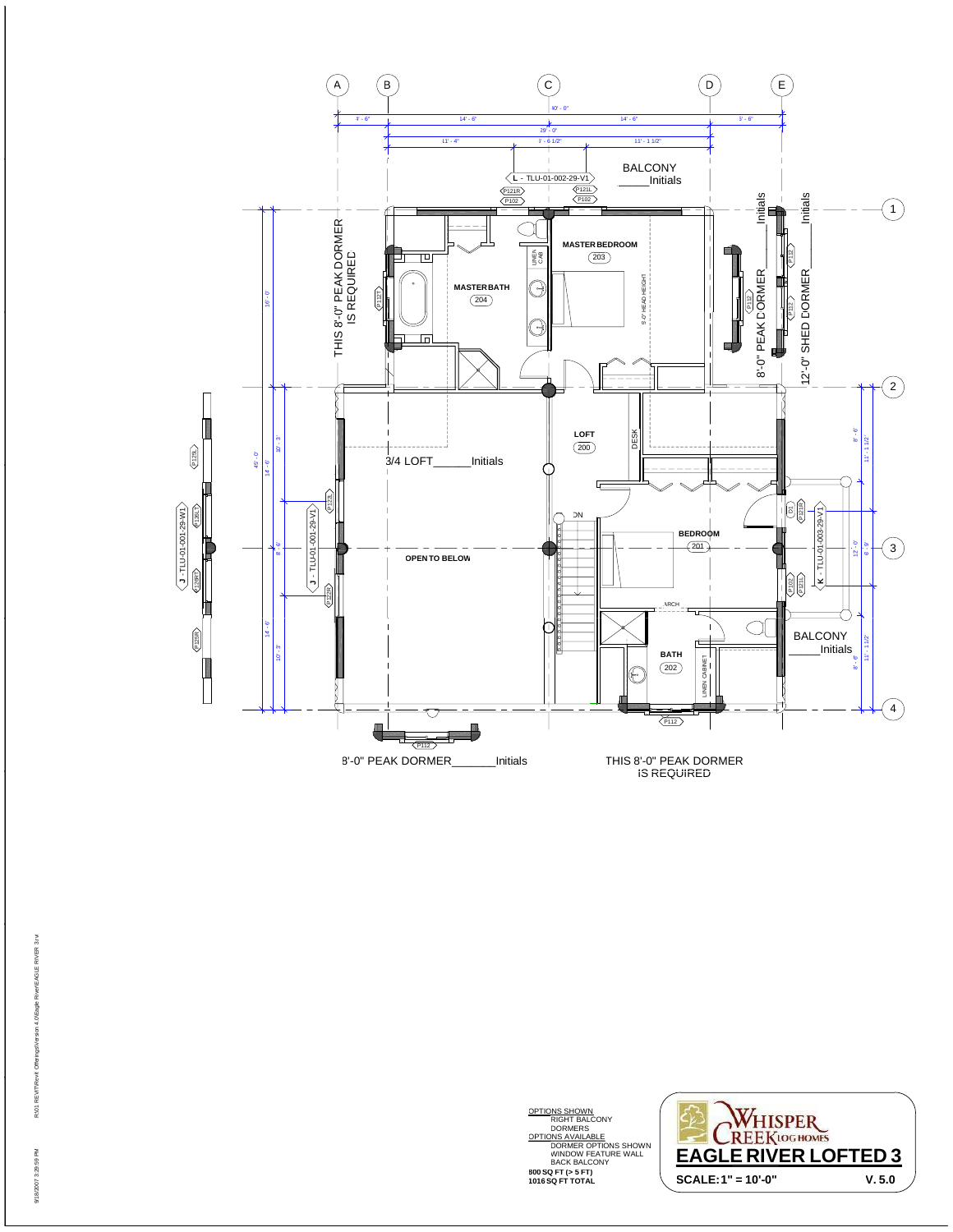

OPTIONS SHOWN<br>RIGHT BALCONY

**762 SQ FT (> 5 FT) 1016 SQ FT TOTAL**

WHISPER OPTIONS AVAILABLE DORMER OPTIONS SHOWN WINDOW FEATURE WALL BACK BALCONY **EAGLE RIVER LOFTED 4SCALE:1" = 10'-0" V. 5.0**